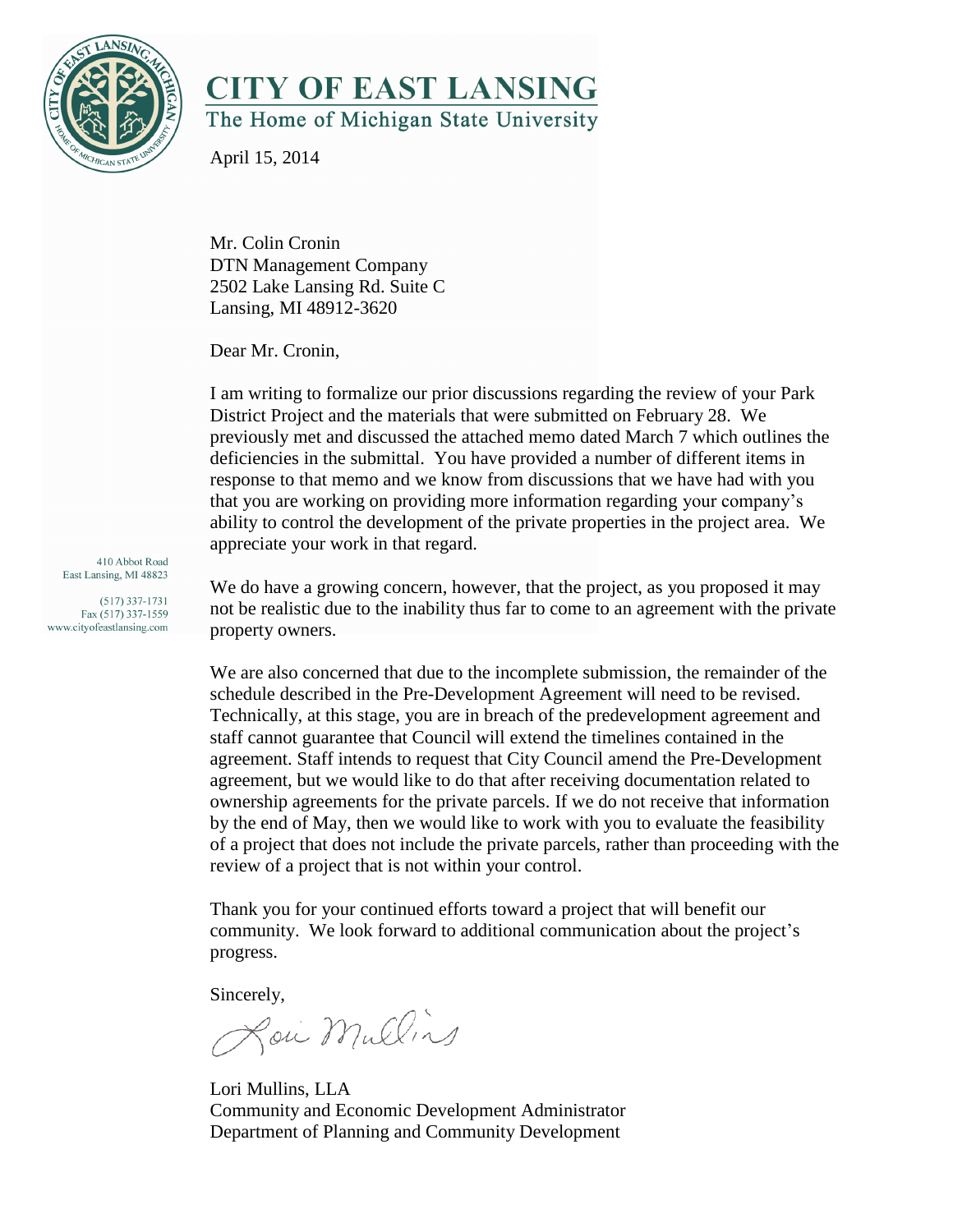

## **PLANNING, BUILDING AND DEVELOPMENT**

Quality Services for a Quality Community

## **MEMORANDUM**

| TO:          | <b>George Lahanas, City Manager</b>                          |
|--------------|--------------------------------------------------------------|
| <b>FROM:</b> | Lori Mullins, Community & Economic Development Administrator |
| CC:          | Tim Dempsey, Director of Planning, Building and Development  |
| DATE:        | <b>March 7, 2014</b>                                         |
|              | <b>SUBJECT:</b> Park District Update                         |
|              |                                                              |

**City of East Lansing PLANNING , BUILDING & DEVELOPMENT** 410 Abbot Road East Lansing, MI 48823

> (517) 319-6930 www.cityofeastlansing.com

As you know, staff has begun our initial review of the Park District documents submitted on February 28. Per the Amended Pre-Development Agreement, the City and DDA will complete their design and financial review within 60 days of receipt of a complete package of materials from the developer. Although DTN has done a tremendous amount of work and shown a strong commitment to this project and partnership, there are several deficiencies in the materials provided, which are outlined below.

The materials received from the Developer have one material deficiency. The Agreement states that the Developer, if proposing to include any privately owned properties within the Project scope, shall provide a complete delineation of the ownership interest of those parcels. The City staff does not have enough information about ownership agreements that exist or are being formed related to the private parcels and cannot move forward with a complete review of this project until that information is provided. We are, therefore, working with DTN Management to obtain the necessary information.

Furthermore, there are a number of other issues that need to be addressed before the City's Boards and Commissions begin their review. This is a preliminary list and additional items may be identified later. We also understand that several of these items are being resolved at this time. As additional information is received it will be posted on the Project webpage at www.cityofeastlansing.com/parkdistrict.

- 1. Building D does not comply with the mixed-use requirements of the B3 zoning.
- 2. Building A cannot be recommended for a zoning variance for height. The maximum height is 140 feet and the request is 158 feet.
- 3. Some of the legal descriptions appear to need to be revised (this needs to be done before the rezoning can be introduced.)
- 4. More detail is needed related to construction costs, particularly but not limited to costs related to the utilities and other work within the road R.O.W.